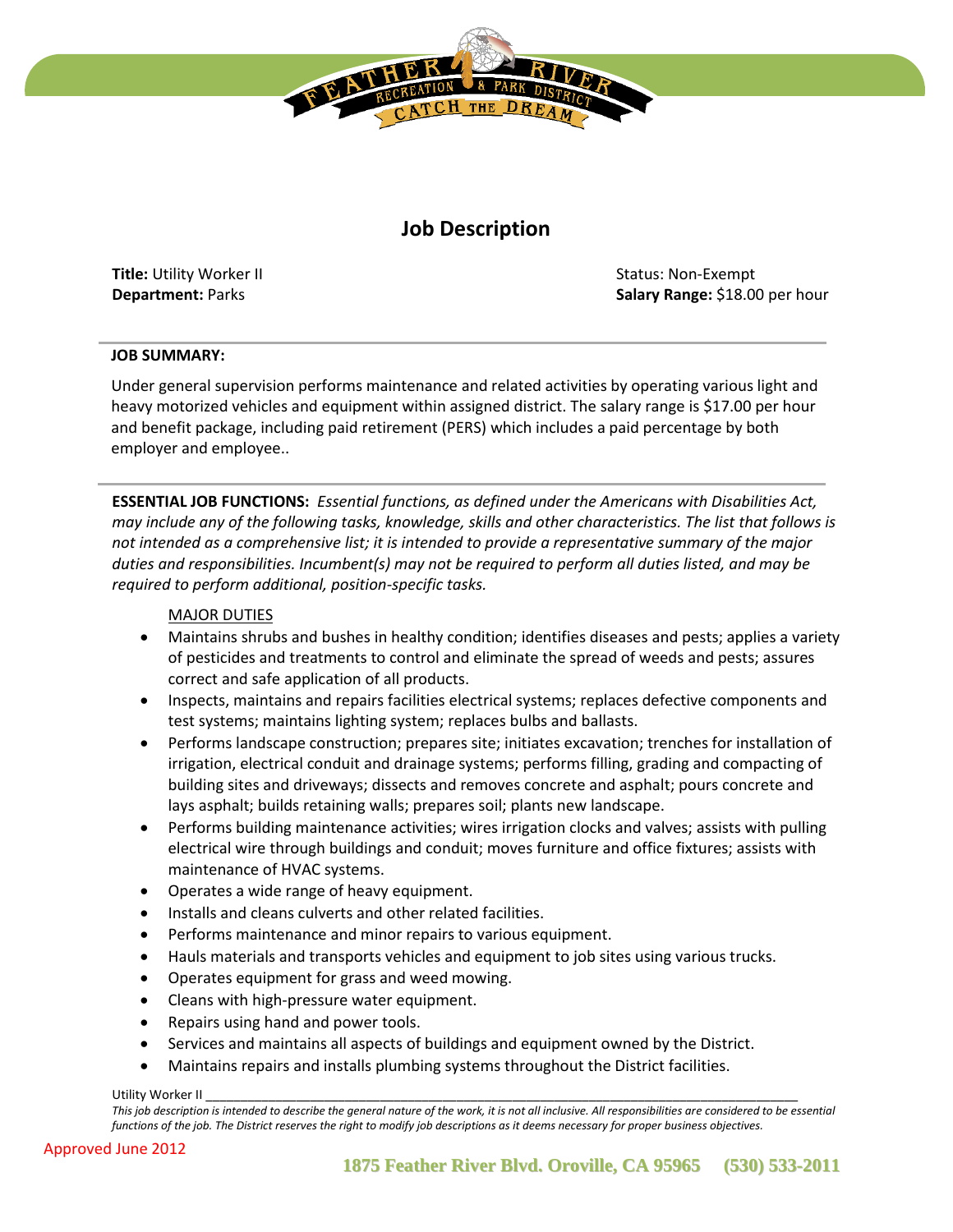- Oversees and performs landscape maintenance activities; repairs and maintains irrigation systems; repairs and replaces water and drainage lines, pathways and parking areas; prunes and trims trees and removes shrubs and other greenery. These activities require manual labor.
- Maintains daily equipment logs.
- Performs other related duties as assigned.

## SUPERVISOR DUTIES

- Serves as the acting Lead Maintenance Worker when assigned.
- Assists in planning repairs and maintenance; assures necessary equipment and materials are available; assigns specific tasks to crewmembers; oversees and participates in completion of job task; assures that all safety rules and regulations are observed on the job site.
- Coordinates with offices at the worksite to minimize disruption; sets up worksite to assure safety of crew and other workers in the area; assigns work to crewmembers and assists in performing repairs; inspects completed work for quality and completeness.

#### **REQUIRED KNOWLEDGE AND SKILLS:**

- Knowledge of the methods, practices, equipment and materials used for maintenance.
- Knowledge of pertinent District policies and procedures, employee handbook (including safety program).
- Knowledge of vehicle and heavy equipment maintenance procedures.
- Knowledge of plant identification, pests and diseases.
- Knowledge of landscape and irrigation operations.
- Knowledge of landscaping equipment and basic repair.
- Skill in assigning, overseeing and directing a work crew.
- Skill in conducting landscape surveys.
- Skill in working within deadlines to complete projects and assignments.
- Skill in operating various vehicles and light to heavy maintenance equipment.
- Skill in following and effectively communicating verbal instructions.
- Skill in operating independently and as a team member.
- Skill in maintaining accurate records.
- Skill in establishing and maintaining effective working relations with co-workers, other District employees and the public.
- Skill in reading, understanding and interpreting and applying relevant laws, codes and regulations.

## **EDUCATION, CERTIFICATIONS AND LICENSES:**

- Three (3) years of experience in landscape maintenance and construction required.
- High School Diploma/G.E.D. required.
- A valid State of California class 'C' driver's license and a satisfactory driving record required.
- A valid State of California class 'A' driver's license is preferred.

Utility Worker II

This job description is intended to describe the general nature of the work, it is not all inclusive. All responsibilities are considered to be essential *functions of the job. The District reserves the right to modify job descriptions as it deems necessary for proper business objectives.*